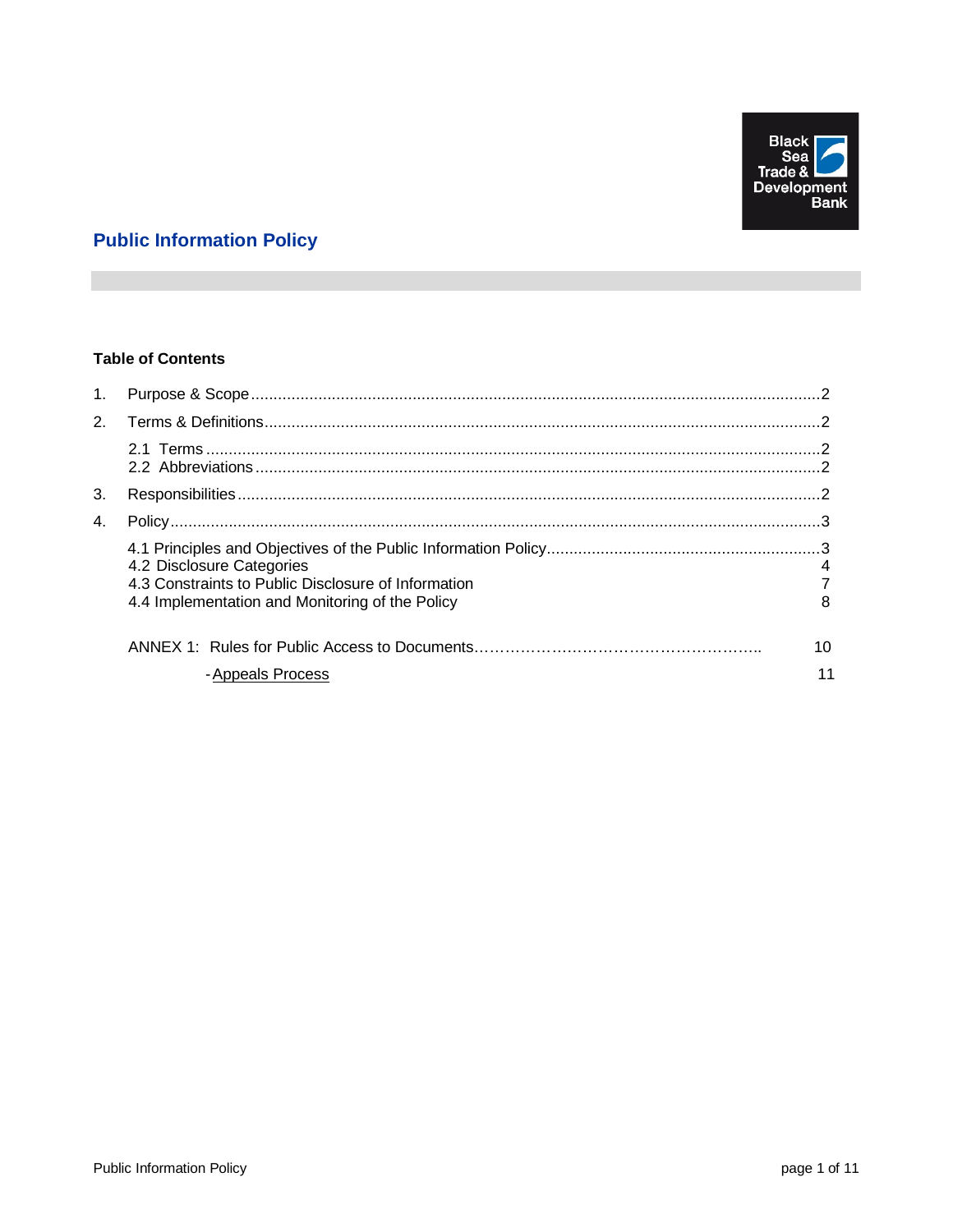# <span id="page-1-0"></span>**1. Purpose & Scope**

This document is a policy defining the BSTDB Public Information Policy. The Public Information Policy of the Black Sea Trade and Development Bank sets the main principles and objectives of BSTDB in promoting public knowledge and understanding of its mission and activities.

<span id="page-1-1"></span>This policy is applicable to all BSTDB Business Units

## <span id="page-1-2"></span>**2. Terms & Abbreviations**

## **2.1 Terms**

"Personal Data": any information relating to a Data Subject; an identifiable natural person is one who can be identified, by reasonable means, directly or indirectly, in particular by reference to an identifier such as a name, an identification number, location data, an online identifier, metadata or to one or more factors specific to the physical, physiological, genetic, mental, economic, cultural or social identity of that natural person

## **2.2 Abbreviations**

<span id="page-1-3"></span>The following abbreviations are used in this Policy

| Abbreviation | <b>Full Wording of Abbreviation</b>               |
|--------------|---------------------------------------------------|
| <b>BSEC</b>  | <b>Black Sea Economic Cooperation</b>             |
| <b>BSTDB</b> | Black Sea Trade and Development Bank              |
| <b>ESIA</b>  | <b>Environmental and Social Impact Assessment</b> |
| <b>ESAP</b>  | <b>Environmental and Social Action Plans</b>      |
| <b>OSD</b>   | <b>Operation Summary Document</b>                 |
| <b>DCR</b>   | Compliance and Operational Risk Management Office |
| <b>IFIs</b>  | International Financial Institutions              |
| <b>DPO</b>   | Data Protection Officer                           |

## <span id="page-1-4"></span>**3. Responsibilities**

The following Business Units and Positions are responsible for the corresponding tasks:

- $\triangleright$  Secretary General
	- Oversees and verifies compliance with this Policy, assisted as necessary by other concerned Divisions of the Bank;

All Bank's departments, offices and inits submit public informaiton pertaining to their activitres for publication. Specifically,

- External Relations and Communications department
	- Coordinates the publication of Bank's public information as defined by this Policy;
- ▶ Office of General Counsel
	- Presents public information on Bank's Statutory Documents and Corporate Governance;
- $\triangleright$  Strategy and Policy department
	- Presents public information on Bank's strategy and policy documents;
- Environment and Social Sustainability department
	- Presents Bank's public Environmental and Social Information;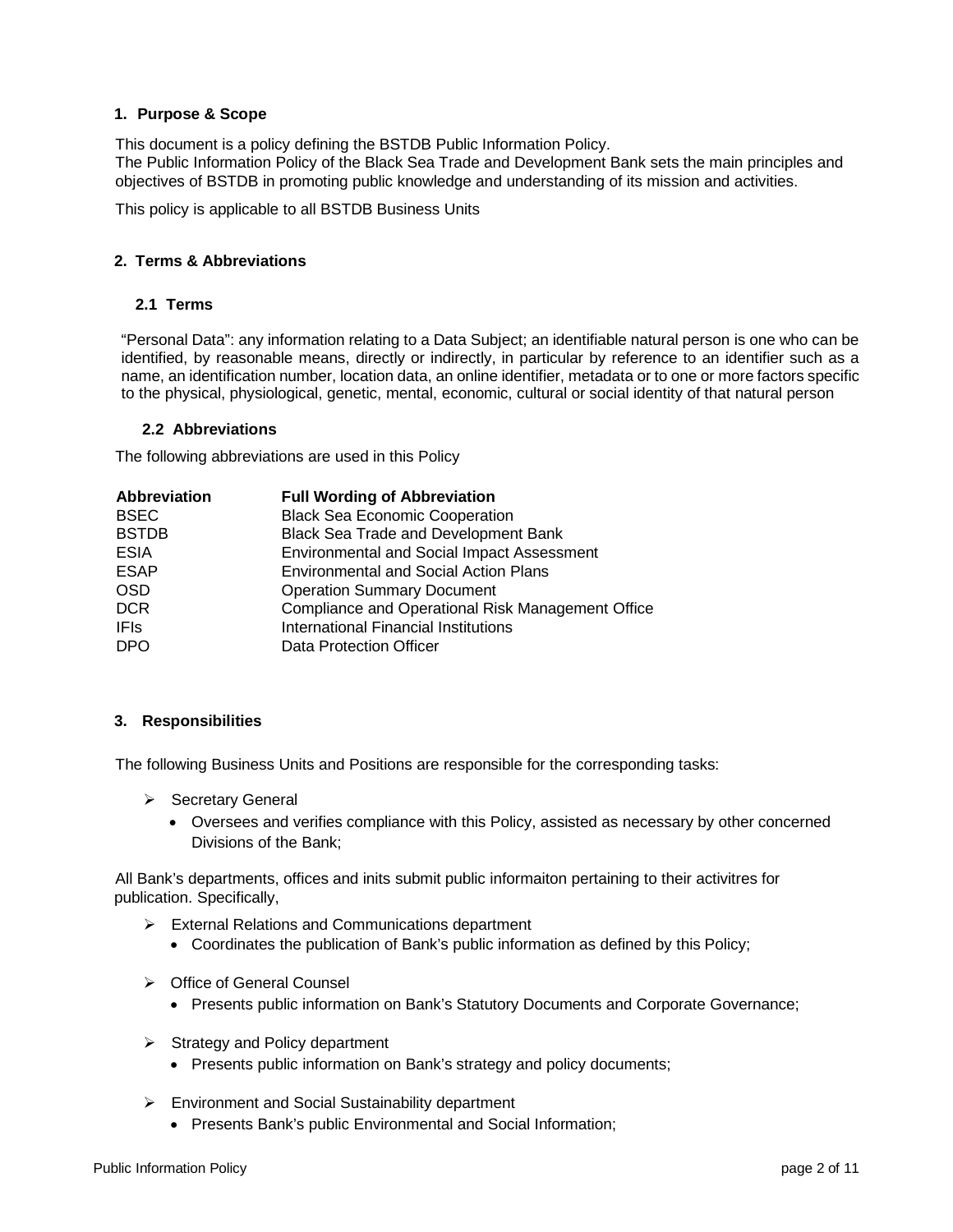- $\triangleright$  The Independent Evaluation department
	- Presents public information on the Evaluation of Bank's operations;
- $\triangleright$  Accounting, Planning and Budget department
	- Presents Bank's Financial Information and Budget;
- $\triangleright$  Project Implementation and Monitoring department and Banking departments
	- Present public information on Bank's operations.

## <span id="page-2-0"></span>**4. Policy**

## **4.1 Principles and Objectives of the Public Information Policy**

BSTDB's aims are (i) to reach the public at large in addition to specific interest groups, including public and private sector economic operators, the banking sector, other relevant institutions and stakeholders on a nondiscriminatory and equal basis, and (ii) to be as accurate, transparent and accountable as possible in its activities in the interests of the overall success of, and public support for, its mission, while observing necessary legal and practical constraints, as well as relevant internal rules.

The Bank's Public Information Policy is based on the following **principles**:

**Transparency** - The provision of information on the Black Sea Region and the Bank's policies, activities, results and procedures to the maximum extent possible.

**Compliance with the Bank's mandate** - The Bank is an international financial institution established by its Member States to promote economic development and regional cooperation in the Black Sea Region.

**Accountability and Governance** - As an international financial institution, entrusted with public funds, the Bank is committed to reinforcing its accountability to shareholders and to ensuring high standards of corporate governance, through its established mechanisms.

**Sharing of information** - As a development institution, the Bank wishes to stimulate discussion, and the sharing of information on issues concerning economic development and regional cooperation, with particular reference to the Black Sea Region.

**Due respect for confidentiality, privacy and business sensitivity** - The Bank has a duty to protect the business interests of all partners, sponsors and clients with whom it cooperates, and Personal Data. It respects and protects professional confidentiality in line with established practice covering business contracts and market activity, as well as the commercial and market-sensitive data and interests of its business counterparts, particularly in the context of the involvement of private resources.

Any information that is indicated to be confidential and/or (market-) sensitive by a country, client or co-financing institution shall be treated as such. The Bank shall strictly observe agreements with third parties on the maintenance of confidential information.

BSTDB shall avoid compromising the privacy and independence of its staff.

All Personal Data shall be processed and protected in accordance with the Bank's Personal Data Protection rules.

The Bank shall adopt "best practice" in providing information through its own sources and by establishing relationships with opinion leaders, information multipliers and networks.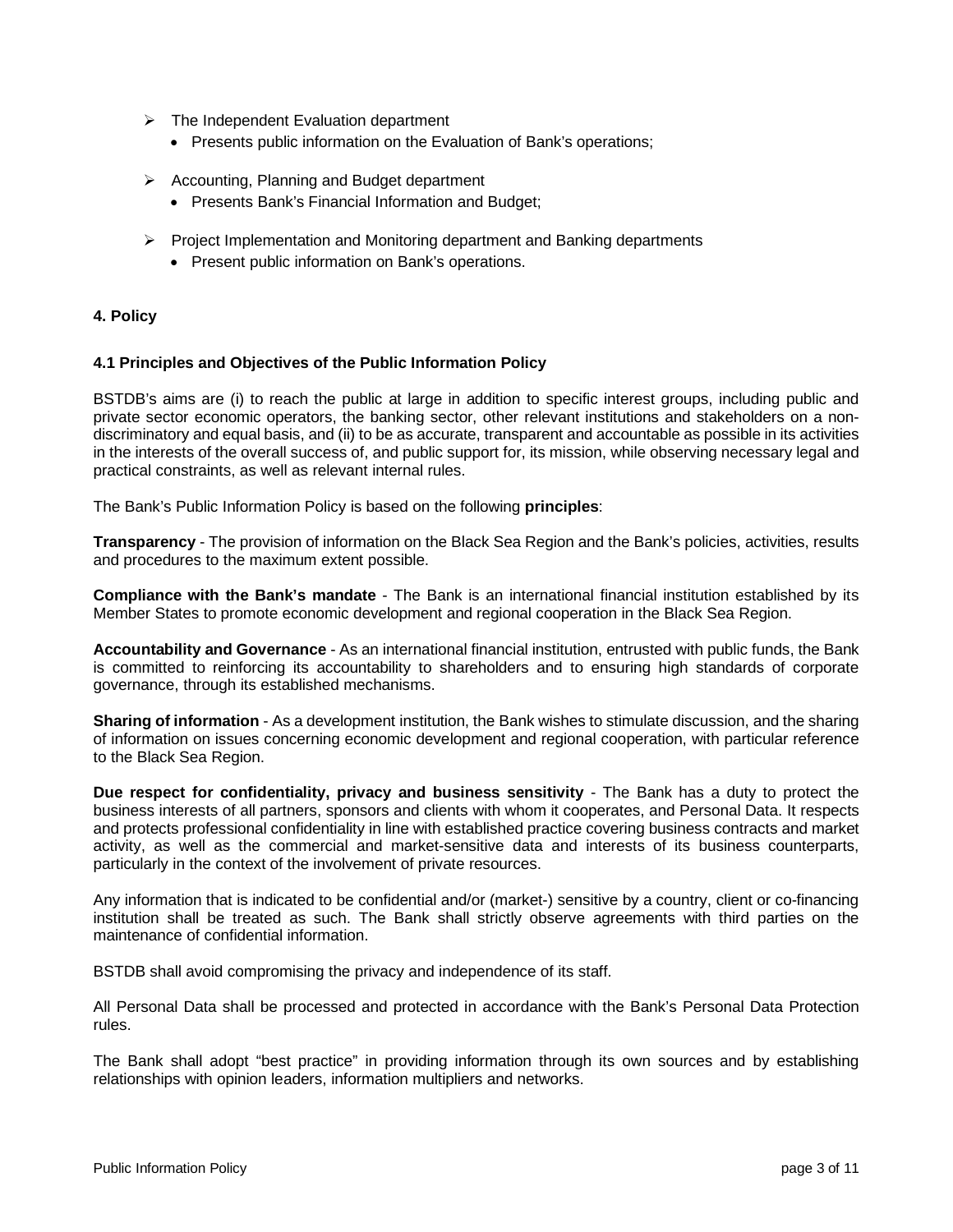The public availability of information pursuant to this Policy shall not be construed as an express or implied waiver of the privileges and immunities afforded to the Bank pursuant to the provisions of the Agreement Establishing the Bank, including those regarding the inviolability of the Bank's archives, or of the laws of any of its member countries.

The basic **objectives** of this Policy are to:

- promote understanding of the Bank's role within the Member States, and its interaction with private and public sector participants, other co-financiers, non-governmental organizations, academics and the public at large;
- encourage partners, sponsors and clients of the Bank to be more transparent about their business practices;
- encourage public dialogue and related focus of professionals on the Bank's policies and operations, generating new and varied perspectives;
- enhance opportunities for research, expansion and dissemination of knowledge, and the exchange of information and dialogue within the development community and with other actors interested in the Black Sea Region on issues such as "best practices", the introduction of new products and skills, and the creation of databases and business networks;
- ensure appropriate local participation and support for the better implementation and sustainability of the Bank's operations whenever possible;
- facilitate co-ordination with other parties committed to a common goal of developing the Black Sea Region and increasing cross-country cooperation within it;
- increase the Bank's accountability as a publicly funded and internationally owned institution, and ensure transparency for purposes of good governance.

# **4.2 Disclosure Categories**

This Policy is based on the presumption that information concerning the Bank's institutional and operational activities will be made available to the public in the absence of a compelling reason for confidentiality. In other words, the Bank shall endeavor to make all information available except where bound by confidentiality agreements or other compelling reasons, such as those which are indicatively and not restrictively mentioned under Section 4.3 and Annex 1 (j) of the present document.

In this context, the following general categories of disclosure are covered by this Policy, and shall be publicly available, upon completion, subject to any provisions and qualifications described below.

## **a. Statutory Documents and Corporate Governance**

BSTDB makes publicly available information regarding its governance, which includes the Agreement Establishing the Bank and the Headquarters Agreement with the Government of the Hellenic Republic, By-Laws and Rules of Procedure of the Bank's Governing Bodies.

Other organizational and corporate governance related information which is publicly available includes i) the annual schedule of board meetings, ii) summary information on the activities of the Board of Governors and Board of Directors, (iii) basic employment data overviews, and (iv) recruitment announcements. The availability of other organizational and corporate governance information is governed by the *Rules for Public Access to Documents* (Annex I).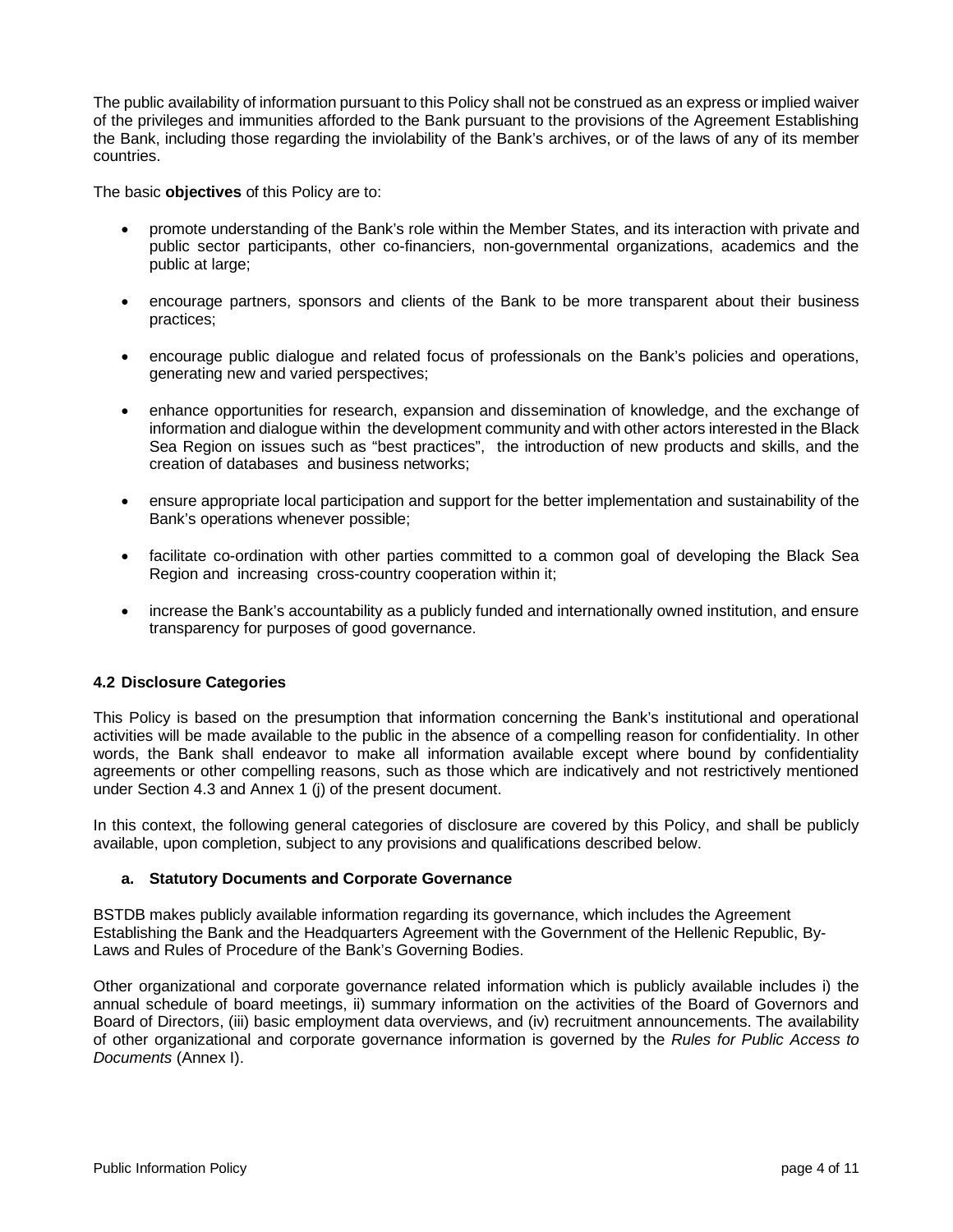# **b. Strategy and Policy Documents**

Although not all strategic and policy documents prepared by BSTDB comprise public information, the Bank seeks to make publicly available its strategy and policy documents in order to improve information sharing and to help interested parties better understand the Bank, its objectives and activities. Subject to their approval by the Board of Directors (or in certain instances, the Board of Governors), strategy and policy documents- either in full or in summary format - will then be posted for public information. This information may include strategic direction documents, country and sector strategies, business plans, operational, environmental and other institutional policies and regulations.

If a policy to be approved by the Bank is likely to have a broad impact on its operations and countries/communities concerned, the Bank may hold external consultations on such policy prior to its formal approval. Draft policy documents may be posted on the Bank website in order to prompt public comments, which will be considered while finalizing the document.

# **c. Environmental and Social Information**

The Bank will make publicly available relevant environmental and social information in respect of its Category A operations, which are those operations with the potential to generate significant environmental and social impacts and risks, as defined by the BSTDB *Environmental and Social Policy*. The Bank will disclose this information not later than 30 calendar days before the Board of Director approval for private sector operations and 60 calendar days for public sector operations. Such information will comprise Environmental and Social Impact Assessment (ESIA) reports prepared by or on behalf of the Client or the Bank, Non-technical Summaries of ESIA, Environmental and Social Action Plans (ESAP), Stakeholder Engagement Plans, and any other relevant studies, reports and plans. This information will be disclosed on the Bank's website [\(www.bstdb.org\)](http://www.bstdb.org/) and will be open for public comment.

# **d**. **Disclosure of Independent Evaluation of the Bank's Operations**

The independent evaluation department of the Bank will disclose documents and evaluations in order to make the public aware of findings and lessons learned from its operations, and to facilitate a better understanding of its mandate fulfillment and the credibility of its reported development results.

The independent evaluation department of the Bank will disclose annual evaluation summaries and similar evaluation synthesis presented to the Board of Directors and/or Board of Governors, together with sample operation evaluation reports. Such reports will be released and, whenever necessary, edited by the independent evaluation department in order to ensure that they do not identify individual operations and/or disclose any financial, business, proprietary or other non-public information provided to the Bank by third parties (unless the source of such information consents to a relevant release).

Disclosed evaluation reports will contain aggregate partial investment portfolio and other aggregated development performance data. The independent evaluation department of the Bank will not disclose performance data if the number of operations in a sub-group (such as a smaller country portfolio) is too small to protect, or will otherwise reveal, individual client identity.

## **e. Financial Information and Budget**

BSTDB implements sound financial management practices, including prudent policies for the disclosure of its financial information.

Annual audited financial statements as of fiscal year-end are published by the Bank with its Annual Report. *Also, Interim Financial Statements reviewed by the External Auditors are posted on the Bank's website*". The financial statements include balance sheets as of the ends of the current and previous fiscal years, statements of income, financial position, cash flows, changes in member's equity. The Annual Report also includes information on risk management, lending and treasury operations, special technical assistance funds administered by the Bank, all applied significant accounting policies and standards.

A summary of the Bank's budget will be posted on the website after its approval by the Board of Directors**.**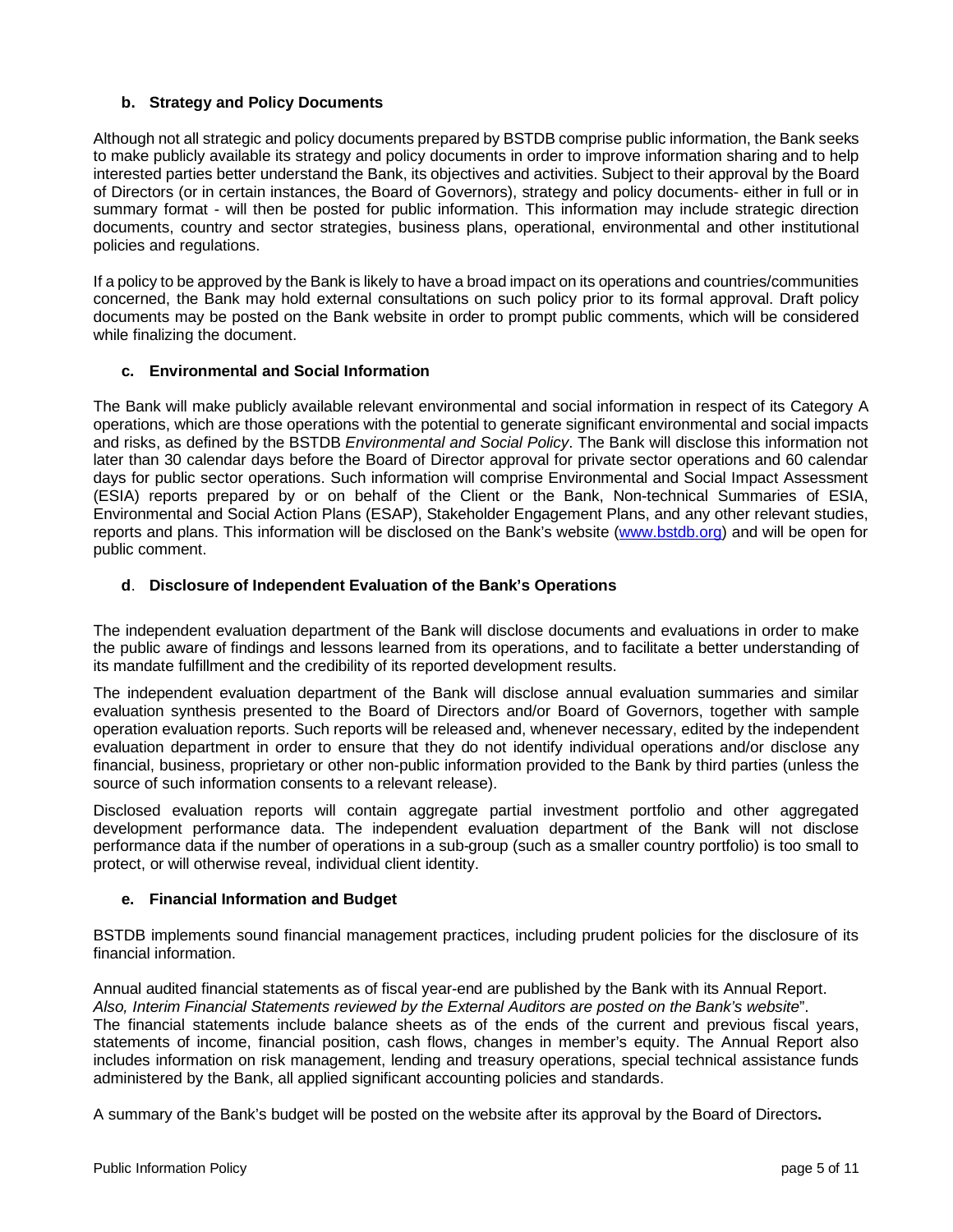# **f. Research and Database**

The Bank has a large and growing database of statistics, news, and other information on the Black Sea Region, in line with its efforts to promote greater attention, to improve information sharing, and to expand knowledge on issues specific or related to the Black Sea Region. The Bank also conducts its own studies and research from time to time for either internal or external use. The availability of such information is governed by the *Rules for Public Access to Documents* (Annex I). In the cases of information obtained from subscriptions or copyrighted information, the Bank observes the rules covering each subscription and applicable copyright laws.

# **g. General Information and Publications**

The Bank provides general information on itself as an institution and its activities through its Annual Report, website, press releases, publications, presentations, articles, interviews and other public statements, reports and materials.

# **h. Historical Records and Archives**

Records retained in accordance with the Bank's Policy on Records Management shall become eligible for potential declassification and disclosure to the public as historical archives after 20 years.

The appraisal and assessment of records for potential declassification as historical archives shall take into account the restrictions defined in the 'Constraints to public disclosure' section below. The process shall be laid out in an implementing procedure to the Bank's Policy on Records Management, which shall also cover the means of disclosure. Records not declassified at the first examination shall be re-examined periodically and, at a maximum, within 5 years.

# **i. Information on Operations**

Information on Operations

Information on Operations may be produced in two forms: the Operation Summary Document (OSD) and the press release for selected operations. All OSDs and press releases on operations will be agreed with the clients prior to public disclosure.

Each OSD will provide factual summary of the main elements of the operation, which may include the following information:

- operation name and identification code;
- operation purpose and description;
- product type;
- country of operation/location;
- sector;
- operation domain (public or private);
- brief description of the borrower/client;
- co-financiers/ participants, guarantors/sponsors;
- total operation cost;
- loan maturity;
- BSTDB involvement;
- development and regional cooperation impact of the operation;
- environmental classification and impact (summary);
- contact details of the operation leader and team;

OSDs for operations in both the private and public sectors will be posted on the BSTDB website following the approval of the operation by the Board of Directors, unless there are good reasons for maintaining confidentiality<br>(particularly for private sector operations). In such cases, the earliest possible OSD posting time will In such cases, the earliest possible OSD posting time will be negotiated with the client in accordance with the relevant agreements on confidentiality. OSDs will be updated from time to time to reflect important changes or the latest developments in the implementation of operations.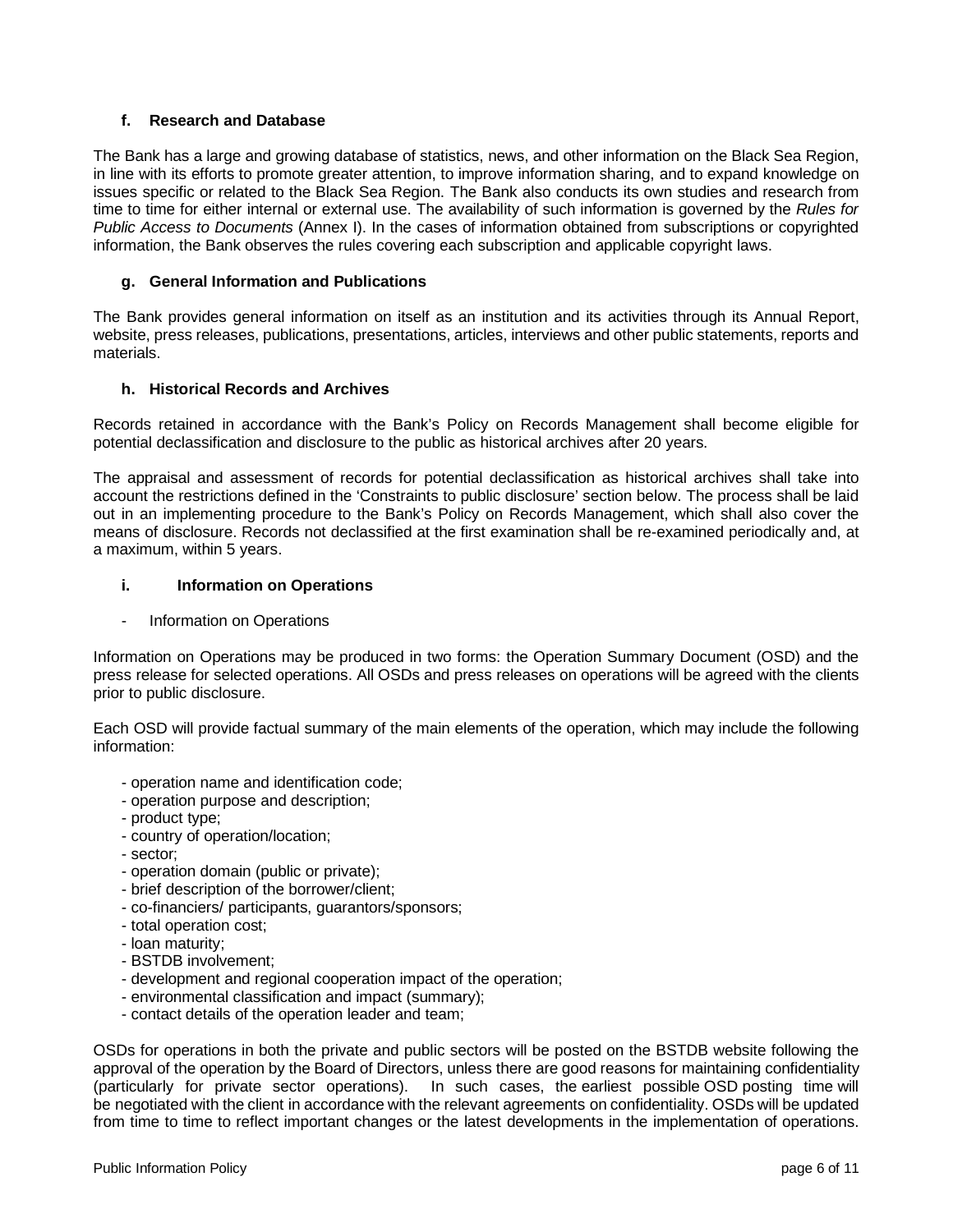OSD will be removed from the BSTDB website as soon as the operation to which it relates is withdrawn from the Bank's portfolio.

Press releases may be issued on selected operations of particular importance to the Bank, upon the signing of the operation.

Summary of Operations

Summary information on the Bank's active operational portfolio will be made available on a quarterly basis. This information will normally contain numbers of operations approved, signed and outstanding, as well as aggregate amounts by Member States, sectors, and products.

## **j. Publication of Information in the Context of Promotion of Business and in BSTDB's Capacity as Issuer of Financial Instruments** [1](#page-6-0)

1. The Bank, when promoting its business or acting as an issuer, who issues or proposes to issue financial instruments, shall inform the public as soon as possible, on a non-discriminatory and equal basis and in a manner which precludes the possibility of market manipulation, of inside information which directly concerns it and which would be reasonably expected or required to be disclosed by:

- (i) virtue of legal/regulatory provisions,
- or
- (ii) an investor, so as to use it as (part of) the basis of his/her investment decisions.

2. The aforementioned information shall be posted and maintained on the Bank's website for a period of five (5) years.

# **4.3 Constraints to Public Disclosure of Information**

The Bank provides for the greatest possible degree of transparency and disclosure, on a non-discriminatory and equal basis and in an accurate manner, in all areas and aspects of its operations in implementing this Policy, within the limits of legal and practical constraints. In the observance of these constraints, the Bank will decline or restrict, disclosure of particularly sensitive information falling within any of the following categories:

- 1. Information provided to the Bank on a confidential basis by a government, co-financier, (potential) client, (potential) investee or other party, or that is governed by a confidentiality agreement or understanding between the Bank and such party or parties that the information is confidential and/or (market-) sensitive.
- 2. Documents intended for internal purposes only, prepared by Bank staff or management, including initial negotiating positions and various committee deliberations. These may be restricted to facilitate the free exchange of views within the Bank, and to prevent external interference in its internal deliberation, preparation and decision-making processes.
- 3. Communication between the Bank and its Member States, particularly in respect of policy dialogue on matters considered to be too sensitive to be made public.
- 4. Information that, if disclosed, might constitute a violation of any applicable law or which might be a threat to the national security of any Member State.
- 5. Detailed proceedings of the Board of Governors and Board of Directors and committees thereof, and any other type of Boards documents, in accordance with the Bank's rules, except when the Board decides to authorize the President to arrange for publicity on any matter relating thereto.
- 6. Privileged information such as legal advice and correspondence with external legal and other advisers.

<span id="page-6-0"></span><sup>1</sup> In any interaction of the Bank with capital markets, the Bank's rules on the prevention of market abuse, should be taken into consideration.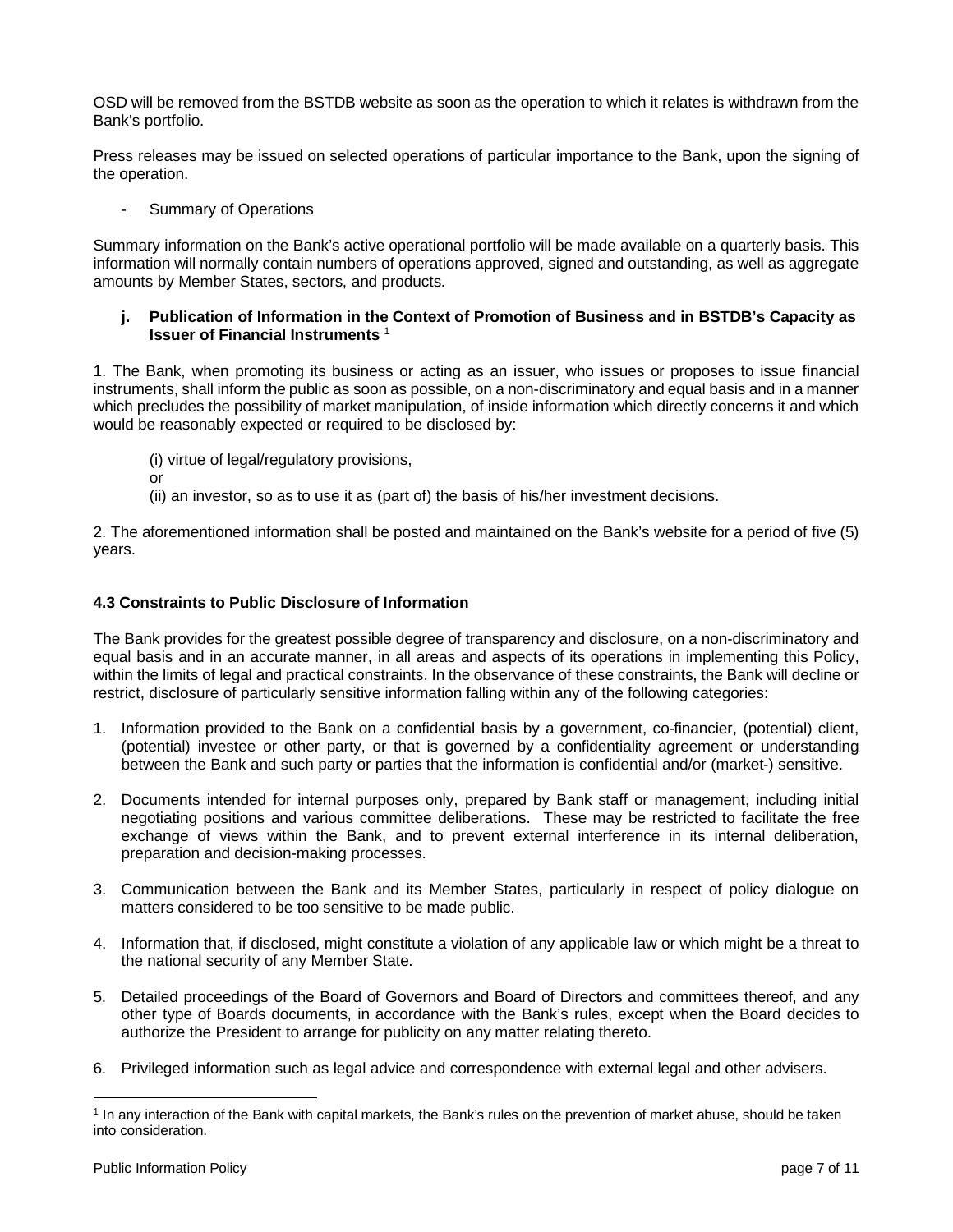- 7. Information related to procurement processes, including pre-qualification information submitted by prospective bidders, tenders, proposals or price quotations (other than the total contract price), or records of deliberative processes.
- 8. Financial, business, integrity related or proprietary information of sponsors, clients and related entities received by the Bank for the preparation, analysis or negotiation of operations, unless permission is given by those entities to release this information. This includes, but is not necessarily limited to:
	- a. Instances where a client is considering an investment or transaction which would confer first-mover advantages in a market;
	- b. Commercially sensitive information concerning issues such as, typically, market entry and pricing strategies, cost structures, and product positioning;
	- c. Instances where a decision by the Bank as to whether or not to finance an operation could intrinsically be price sensitive information or affect the reputation of the operation or the parties involved in it.
- 9. Information gathered, received, or generated by the Compliance and Operational Risk Management Office (DCR) in connection with its inquiries, investigations, or any other type of DCR reviews, programs, products, or outputs, together with any other information gathered, received, or generated by DCR on a confidential basis, except when disclosed in a sanitized form, in the framework of promoting transparency and accountability with regard to its activities.
- 10. All information containing Personal Data.
- 11. Other information, which the BSTDB management determines, upon reasonable grounds (which should be documented in the written record of its decisions), to be confidential.
- 12. With respect to historical information, the following categories of records will not be available for public access at any time, even after 20 years:
	- a. All personnel, individual records and medical information relating to Bank staff and officials;

b. Proceedings of deliberations of internal staff grievance / appeal mechanisms, including records of the Administrative Tribunal and similar bodies, except to the extent permitted by the Bank's staff rules, as amended from time to time (this is distinct from the disclosure of the summary of a case to be used as reference by other staff members and/or by other institutions);

c. Information that: (i) would involve an unreasonable disclosure of personal affairs; (ii) might prove defamatory; (iii) might prejudice the safety of Bank staff or the integrity of Bank property; (iv) might prejudice a current investigation into an actual or suspected breach of law or Bank's rules; and (v) might have a significant adverse effect on current dealings with Member States.

d. All records and information generated or retained by the Bank's Internal Audit Department or external auditors, relating to internal or external audit assignments.

## **4.4 Implementation and Monitoring of the Policy**

The successful implementation of this Policy will depend upon effective compliance, internal accountability and ongoing monitoring. Responsibility for the proper implementation of the Policy lies with the relevant Divisions and Departments according to their functions and responsibilities. This includes the following:

a. The Secretary General, assisted as necessary by other concerned Divisions of the Bank, will oversee and verify compliance with this Policy. This includes any department/unit handling the internal compliance function of the Bank;

b. This Policy will be subject to review from time to time, particularly for the purpose of ensuring that it remains consistent with current international best practices;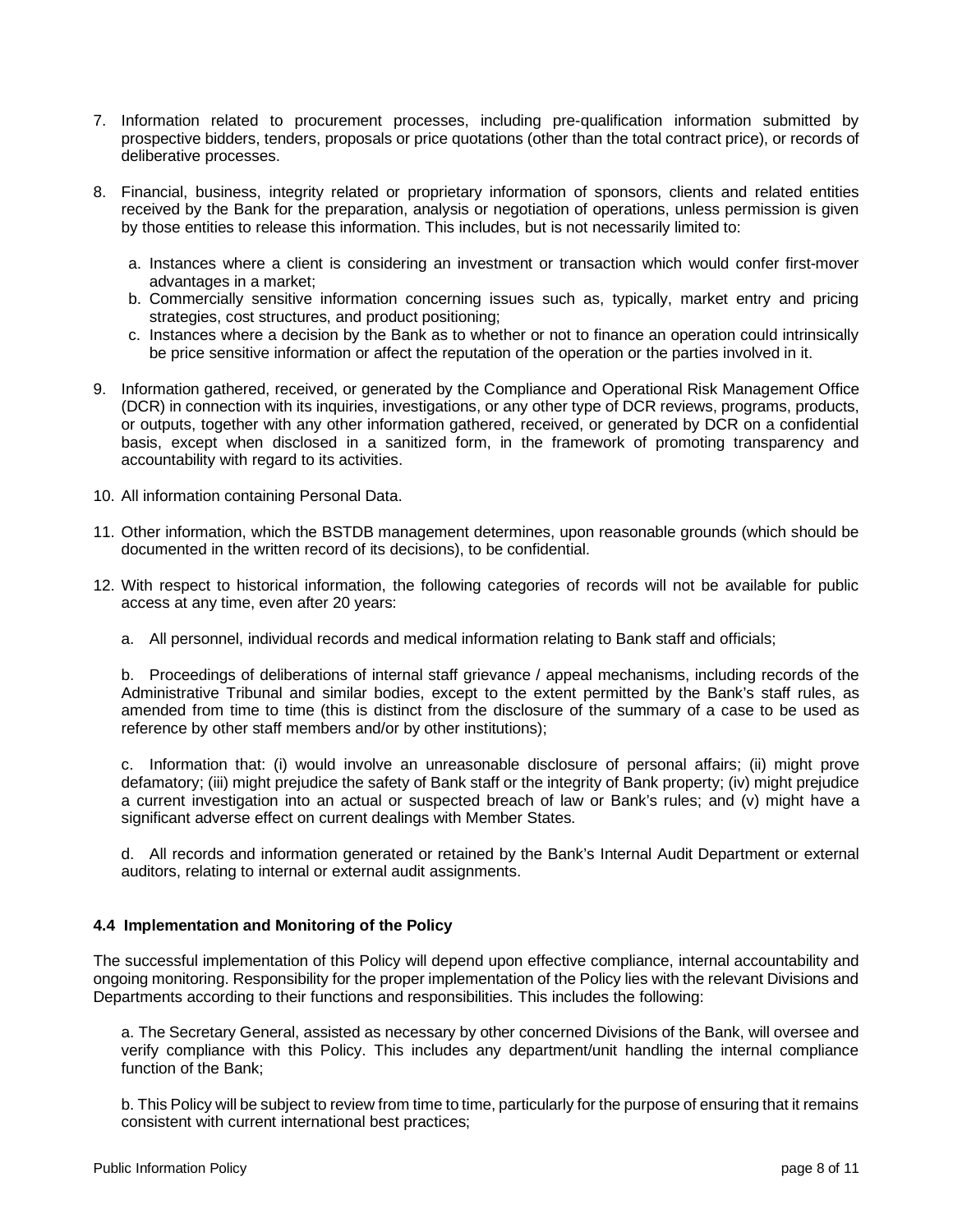c. With regard to the release of OSDs, any exceptions can only be authorized by the Board of Directors upon the recommendation of the Management;

d. As part of the monitoring process, the Bank will maintain close contact with other international financial institutions (IFIs), with a view to acquiring knowledge of their experiences in the application of public information policies, and to adapting its approach where appropriate, taking into account its mandate, business profile and prevailing "best practices";

e.The Bank will ensure the independent review of all complaints received from individuals and organizations with respect to this Policy and on information provided or not provided in response to submitted requests, as described in the Appeals Process in Annex 1 below.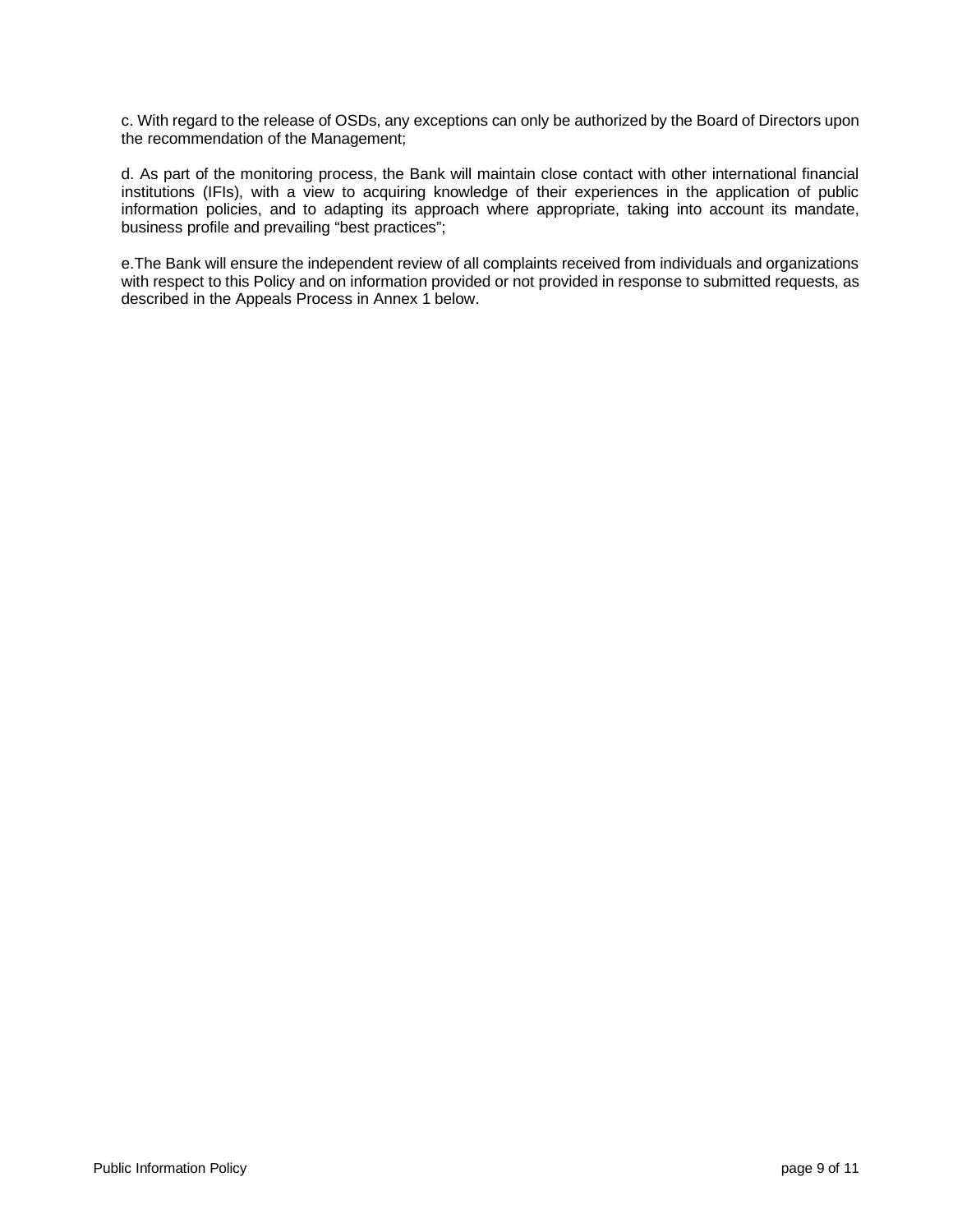# **ANNEX 1: Rules for Public Access to Documents**

1. The rules under this section apply where members of the public address the Bank with requests for documents held by the Bank, which have not been prepared for the purpose of publication. These rules are approved by the Board of Directors, pursuant to adoption of the Public Information Policy, and may be amended from time to time by decision of the Management Committee. In such cases, this Annex will be updated, and the Board of Directors will be informed.

2. In line with the principles and objectives of this Public Information Policy, the Bank is committed to an active information disclosure and will continue and strengthen its efforts to provide the public with information about its activities, policies and practices. The Bank recognizes that under the requirements of good administration, documents should be publicly available to the maximum extent possible, and any denial of access to documents should be justified by reference to rules laid down in advance. With this in mind, the Bank has adopted the following rules for requests for documents or information that are not published or otherwise disclosed.

a) Requests for information or documents may be addressed to the External Relations and Communications Department (DER) or to other relevant Departments as follows:

through the Bank Website at [www.bstdb.org/](http://www.bstdb.org/)contacts by telephone: +30 2310 290 400 by fax: +30 2310 221 796 by post: Komninon 1, 546 24 Thessaloniki, Greece.

Requests from data subjects concerning their right of access to information or documents that contains their own personal data, may be addressed to the Bank's DPO throughhttps://www.bstdb.org/privacy.

- b) In responding to requests for information, the relevant Department shall assess the validity of such a request and the extent to which it can be fulfilled. In cases where any uncertainty exists as to the propriety of the request, the Department shall refer to the respective Head of Division for final decision.
- c) All requests shall be answered within reasonable time, normally within 30 days. Denials shall be justified. The Bank will respond to requests for information in English, the BSTDB official language.
- d) Requests for documents shall be acted upon only where the applicant has adequately identified himself/herself, the object of the request as well as the purpose for which the request is made. Otherwise, the Bank will not consider the request. Repeated requests may be dismissed, if an adequate response has already been provided.
- e) The Bank may require an undertaking by the applicant not to use documents provided for any purpose referred to in the preceding paragraph, nor to forward them to anyone for such a purpose.
- f) An applicant may be charged a reasonable fee to cover any possible costs arising from the making available of documents requested in hard copy or in electronic form.
- g) Personal Data Access Requests **-** The processing of public access requests involving the exercise of a data subject's rights will be made in accordance with the Bank's Personal Data Protection Rules, in addition to this Annex.
- h) Where the Bank has reason to believe that the identity of the applicant or the purpose of the request have been misrepresented, or that the request has been made in pursuit of commercial objectives or other motives which are inconsistent with the principle of transparency, the request shall be rejected.
- i) Public access to any record in which any external entity or person has property rights will be provided subject to, and consistent with, such property rights. Public access will not be provided to any record that was provided to the Bank on the understanding that it would not be disclosed outside the Bank without the prior consent of the source.